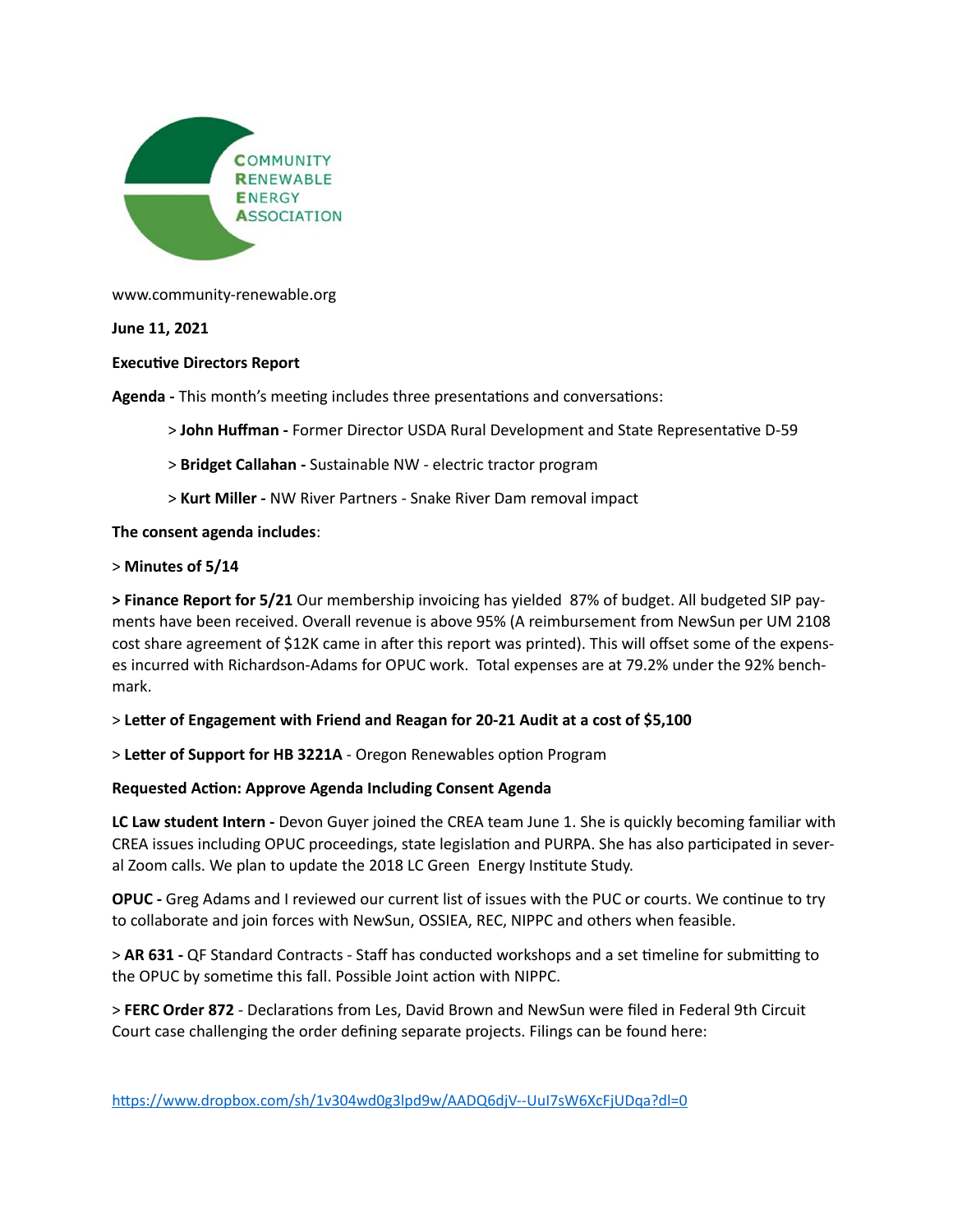> **UM 2108 -** PacificCorp queue reform proposal. NewSun is appealing. We agreed to support with a capped cost share. We have reached the cap and NewSun is funding additional work.

> **UM 2038** - Investigation into treatment of QFs in Utility IRP Process. CREA has now intervened.

> **UM 1728** - : Contesting PGE's proposal which reduces the renewable and non-renewable avoided cost rates offered to solar QFs without adequate justification.

UM 2011 - Investigation into capacity contributions of renewables for IOU portfolio.

> AR 641 - PGE Avoided Cost determination. CREA is involved bin support of NewSun and others.

#### **Legislation -**

**HB 2021A - Continues to reside at Ways and Means. Some negotiations continue about consultation with** tribes and about labor standards. We are not privy to any current negotiations. Rep. G Smith has indicated he will support the bill. It doesn't appear that republicans will walk out at this time.

**HB 3221A-** We have emailed correspondence from the IOUs to the governor and from The Water Congress. Very disappointing (but not surprising) that IOUs come in late to create doubt about a bill that has been thoroughly vetted. Status: in doubt.

**SB 333-4** - Hydrogen Study bill has passed and signed by governor. Senate Bill 333 and the bill is now headed to Governor Brown for signature. The Renewable Hydrogen Alliance's (RHA) request bill directs the State Department of Energy to study benefits of, and barriers to renewable hydrogen

**HB 3375A-** Offshore wind study bill has passed both houses. Tuesday, the Oregon House of Representatives voted unanimously to pass Senate Bill 333 and the bill is now headed to Governor Brown for signature.

**HB 2109** - County land use process modification. Signed by Governor

**HB 2475A -** Authorizes Public Utility Commission to consider differential energy burden and other inequities of affordability in rates. Authorizes public utilities to enter into agreements to provide financial assistance for organizations to represent in regulatory proceedings before commission interests of low-income residential customers and residential customers that are members of environmental justice communities. Provides that total aggregate financial assistance available to all such organizations may not exceed \$500,000 annually.

**HB 2488 -** Requires that statewide land use planning goal relating to citizen involvement address participation and engagement for disadvantaged groups. Requires Land Conservation and Development Commission to amend goal by June 30, 2023, consistent with requirement. Establishes timelines for local governments to implement amended goal. Appropriates moneys from General Fund to commission for goal amendment and implementation.

**SB 589 -**- Requires State Department of Energy to prepare report identifying benefits, opportunities and challenges posed by development or expansion of regional transmission organization in this state. Requires department to follow certain procedures in preparing report. Requires department to provide report to interim committees of Legislative Assembly related to energy no later than December 31, 2021.